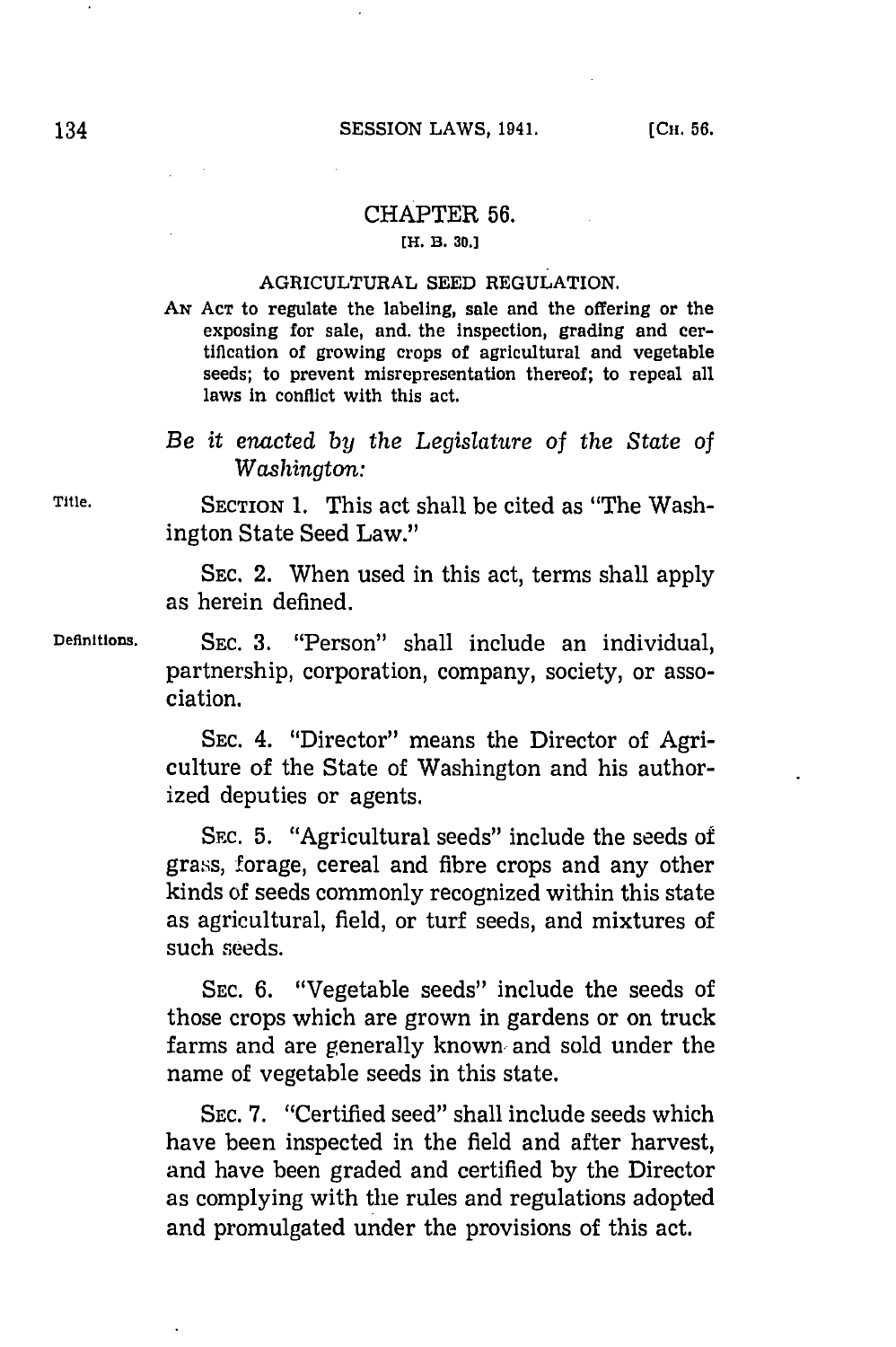SEC. 8. "Weed seeds" include the seeds of all plants generally recognized as weeds within this state.

SEC. 9. **"Noxious-weed seeds" include two classes**, Noxious-"primary noxious-weed seeds" and "secondary noxious-weed seeds" as hereinafter defined.

SEC. 10. **"Primary noxious-weed seeds"** are the Primary. seeds of perennial weeds such as not only reproduce **by** seed, but also spread **by** underground roots or stems, and which, when established, are **highly** destructive and difficult to control in this state **by** ordinary good cultural practice, and shall include, subject to additions or subtractions, **by** the Director as herein provided, the seeds of quack grass Named. (Agropyron' repens), Canada Thistle (Cirsium arvense), Bindweed (Convolvulus arvensis and Convolvulus sepium), perennial sow thistle (Sonchus arvensis), Hoary cress or White Top (Lapidium draba, Lepidium. repens, and Hymenophysa pubescens), Yellow Toadfiax (Linaria vulgaris), Russian knapweed (Centaurea picris), Blue Flowering lettuce (Lactuca puichella), Leafy spurge (Euphorbia esula), Camelthorn (Alhagi Pseudalhagi), Austrian field cress (Radicula austriaca), and Perennial peppergrass (Lepidium latifolium).

SEC. 11. "Secondary noxious-weed seeds" are secondary. the seeds of such weeds as are very objectionable in fields, lawns, or gardens of this state, but can be controlled **by** good cultural practice, and shall include, Named. subject to additions or subtractions **by** the Director as herein prescribed, seeds of Alkali mallow (Sida hederacea), Corn cockle (Agrostemma githago), Docks (Rumex species), St. Johnswort (Hypericum perforatum), Dodder (Cuscuta species), Fanweed (Thlaspi arvense), Poverty weed (Iva axillaris), Wild mustard (Brassica species), Plantain (Plantago species) , and Perennial ground cherry (Physalis subglabrata).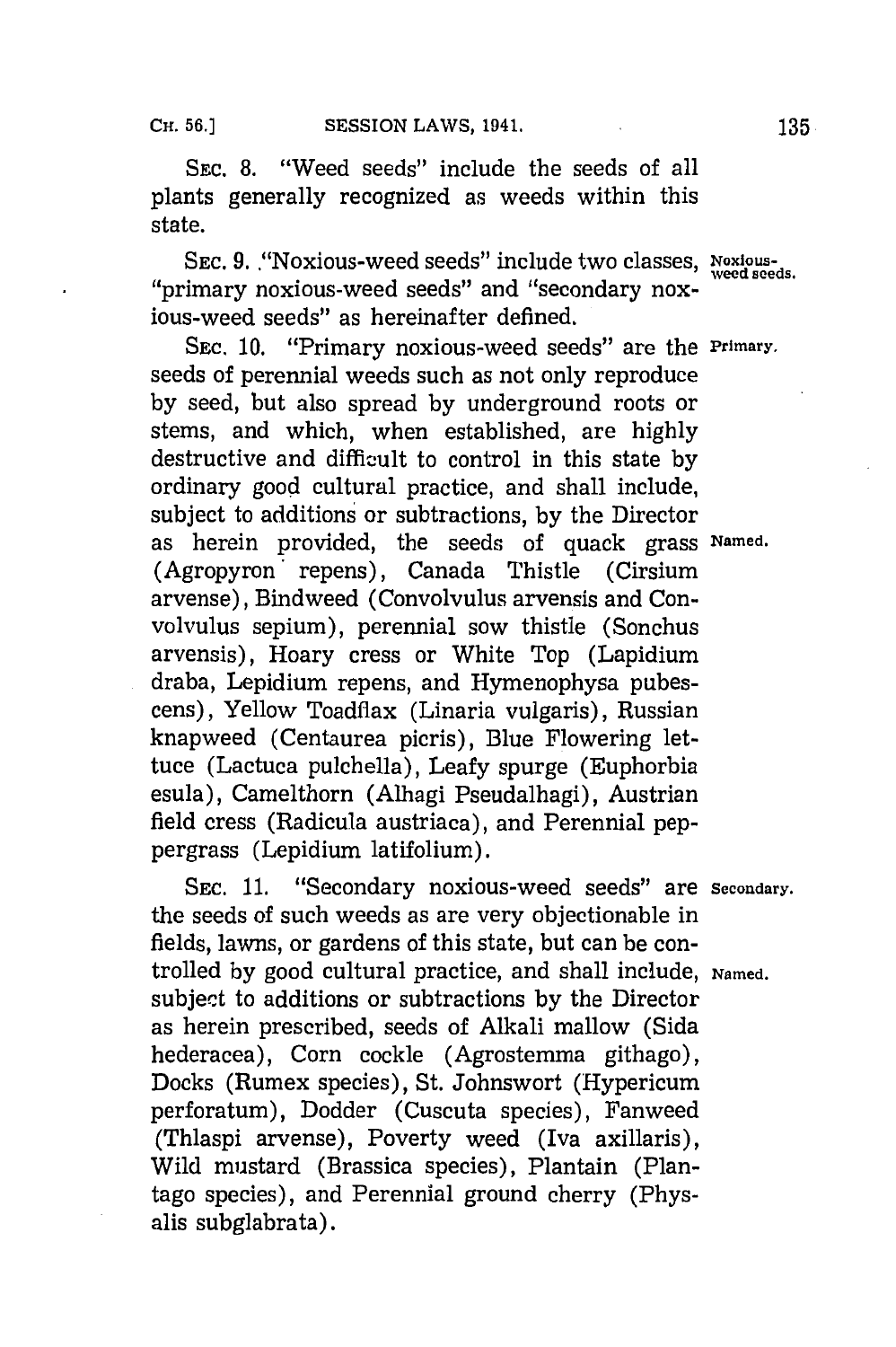finds that such additions or subtractions are within the respective definitions as herein set out. **All** ii-

of any additions to or subtractions from the lists of

Director **or** SEC. 12. The Director may add to or subtract subtract **from** the list of noxious-weed seeds whenever he **from** list.

**Dealers to be** censed seed dealers within the state shall be notified

weeds at least thirty **(30)** days. before the change becomes effective. **Labeling. SEC. 13.** "Labeling" includes all labels, and other written, printed or graphic representations, in any form whatsoever, accompanying and pertaining to any seed whether in bulk or in containers, and includes invoices.

> **SEC.** 14. "Advertisement" means all representations, other than those on the label, disseminated in any manner or **by** any means, relating to seed within the scope of this act.

**Each con- SEC. 15.** Each container of agricultural or vege- **tainer to** table seed which is sold, offered for sale, or exposed for sale, within this state for sowing purposes shall bear thereon or have attached thereto in a conspicuous place a plainly written or printed label or tag in the English language, giving the information as hereinafter required.

**Label <sup>5</sup>**SEC. **16.** Labels or tags for agricultural seeds shall give $-$ 

> **(1)** Commonly accepted name of (a) kind, or **(b)** kind and variety, or (c) kind and type of each agricultural seed component in excess of five per cent of the whole, and the percentage **by** weight of each in the order of its predominance. Where more than one component is required to be named, the word "mixture" or the word "mixed" shall be shown conspicuously on the label.

(2) Lot number or other lot identification.

**(3)** Origin, if known, of alfalfa, red clover, and field corn (except hybrid corn). If the origin is unknown, that fact shall be stated.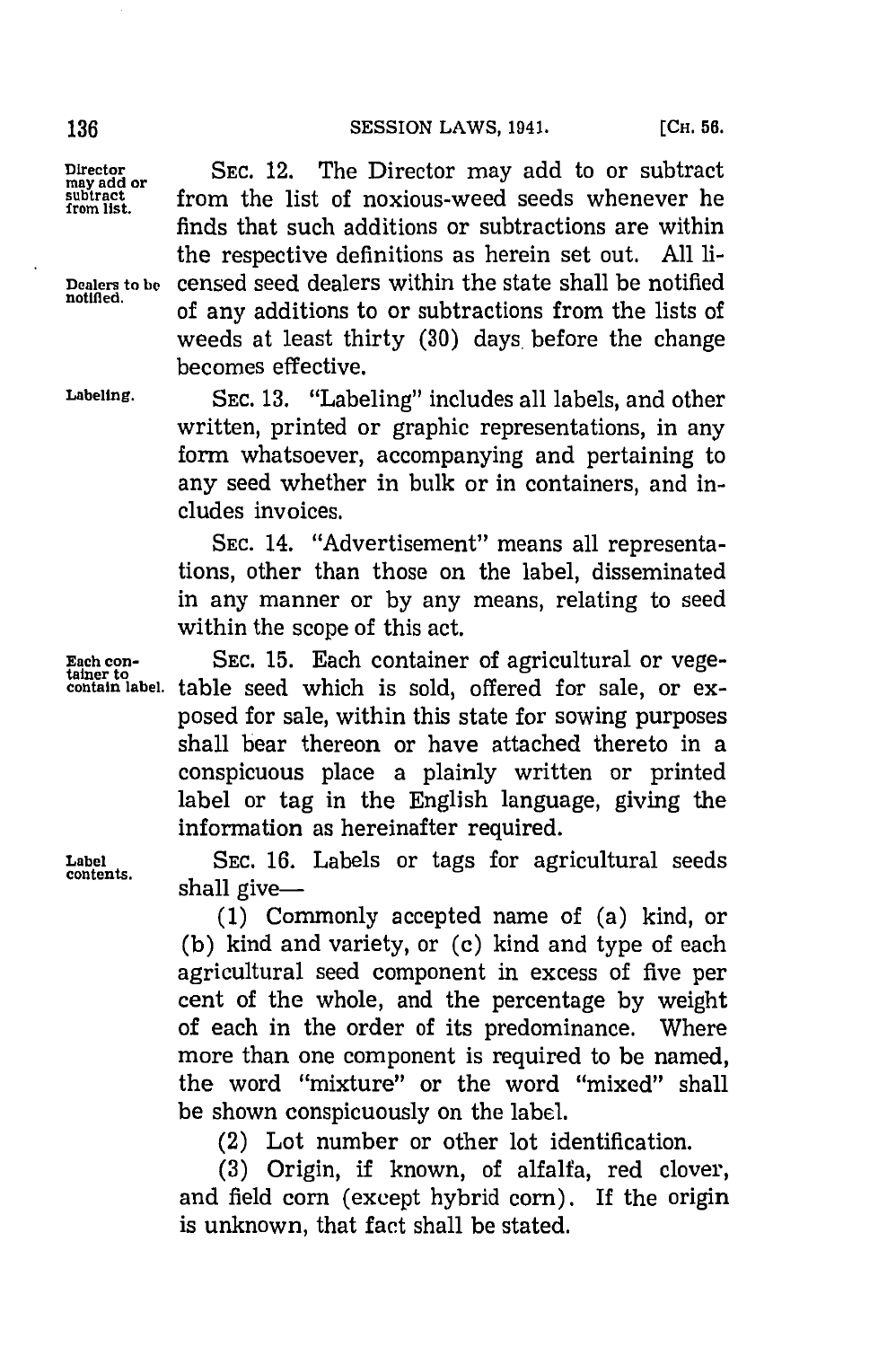(4) Percentage **by** weight of all weed seeds. We

(5) The name and approximate number of each **Kind** of secondary noxious weed seed, per pound **Entice**d kind of secondary noxious weed seed, per pound radio of an experience in groups  $(A)$ ,  $(B)$  and  $(C)$ , when present singly <sup>weed seeds.</sup> or collectively in excess of:

**(A)** One seed or bulblet in each **10** grams of **Ingras s** Agrostis spp., Poa: spp., Bermuda grass, timothy, orchard grass, fescues (except meadow fescue), alsike and white clover, reed canary grass, and other agricultural seeds of similar size and weight, or mixtures within this group.

(B) One seed or bulbiet in each **25** grams of ryegrass, meadow fescue, millet, alfalfa, red clover, **In hay seed.** sweet clovers, lespedezas, smooth brome, crimson clover, Brassica spp., flax, Agropyron spp., and other agricultural seeds of similar size and weight, or mixtures within this group, or of this group with **(A).**

**(C)** One seed or bulblet in each **100** grams of wheat, oats, rye, barley, buckwheat, sorghums, **In cereal** vetches, and other agricultural seeds of a size and weight similar to or greater than those within this group, or any mixtures within this group. **All** determinations of noxious-weed seeds are subject to tolerances and methods of determination prescribed in the rules and regulations issued under the authority of this act.

**(6)** Percentage **by** weight of agricultural seeds **Percentage** other than those required to be named on the label.  $_{\rm seeds}^{\rm grid: unitural}$ 

**(7)** Percentage **by** weight of inert matter. **Inert matter.**

**(8)** For each named agricultural seed (a) percentage of germination, exclusive of hard seed, **(b) Germination.** percentage of hard seed, if present, and (c) the **Hard seed.** calendar month and year the test was completed **Date of test.** to determine such percentages. Following (a) and **(b)** the additional statement "total germination and hard seed" may be stated as such, if desired.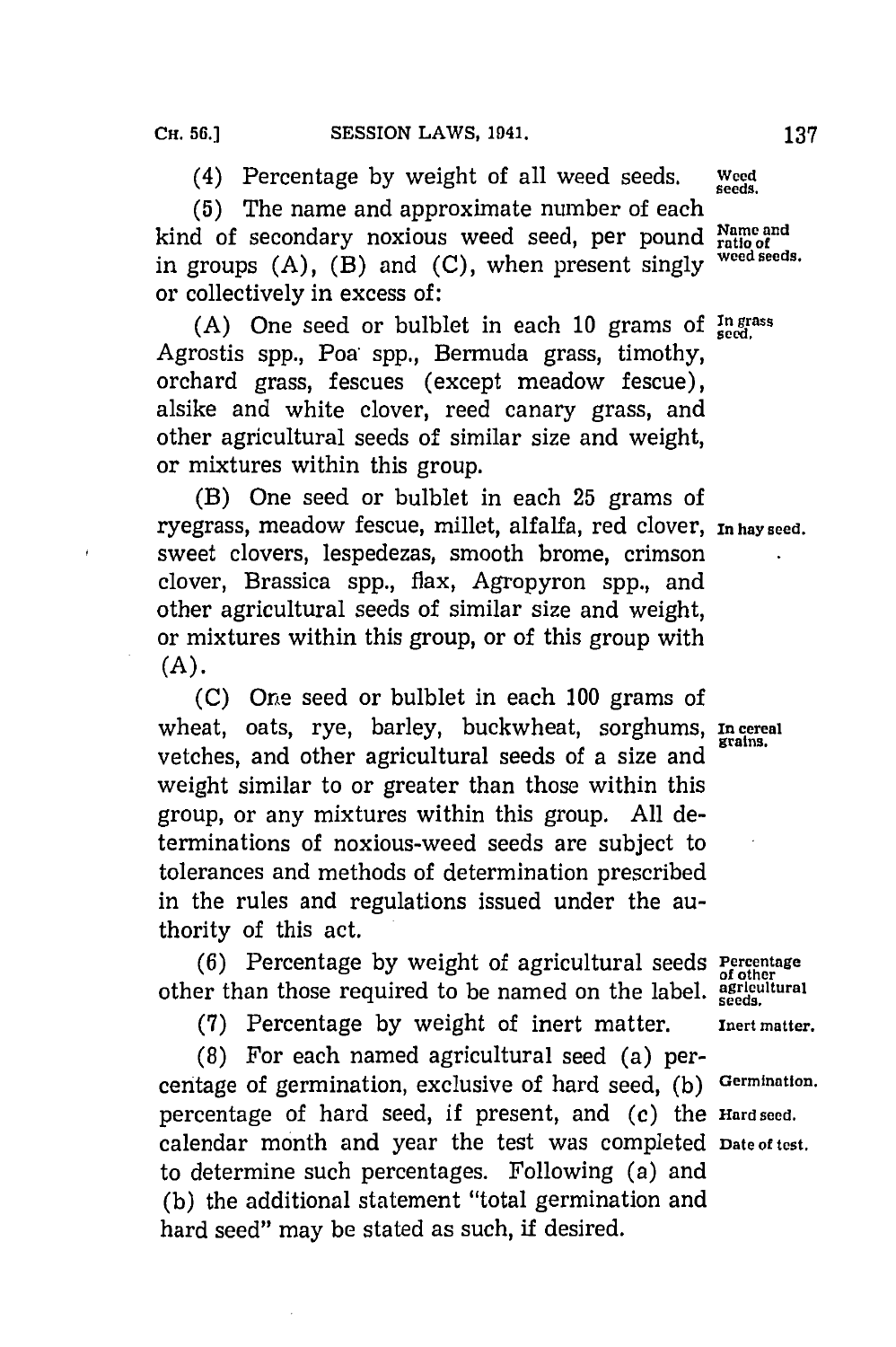beled said seed, or who sells, offers or exposes said

seed for sale within this state.

<sub>Name of</sub> (9) Name and address of the person who la

Labels for SEC. 17. The labels or tags for vegetable seeds seeds. **Shall** give-

**Contents. (1)** The name of kind and variety of seed.

(2) For seeds which germinate less than the standard last established **by** the Director under this act.

**(A)** Percentage of germination, exclusive of hard seed.

(B) Percentage of hard seed, if present.

**(C)** The calendar month and year the test was completed to determine such percentages.

**(D)** The words "below standard."

**(3)** The name and number per pound of secondary noxious-weed seeds.

(4) The name and address of the person who labeled said seed, or who sells, offers, or exposes said seed for sale within this state.

**Unlawful SEC. 18.** It shall be unlawful for any person **acts.** to sell, offer for sale or expose for sale any agricultural or vegetable seed within this state-

Test to be (1) Unless the test to determine the percent-<br> *P* months. age of germination required by sections 16 and 17 **9 months,** age of germination required **by** sections **16** and **17** shall have been completed within a 9-months' period, exclusive of the calendar month in which the test was completed, immediately prior to sale, exposure for sale, or offering for sale or transportation.

 $F_{\text{false}}$  (2) Not labeled in accordance with the provisions of this act, or having a false or misleading labeling.

Misleading (3) Pertaining to which there has been a false antertise-<br> **and a** misleading advertisement or misleading advertisement.

Containing (4) Containing primary noxious-weed seeds<br>weed seeds.<br>subject to tolerances and methods of determination prescribed in the rules and regulations under this act.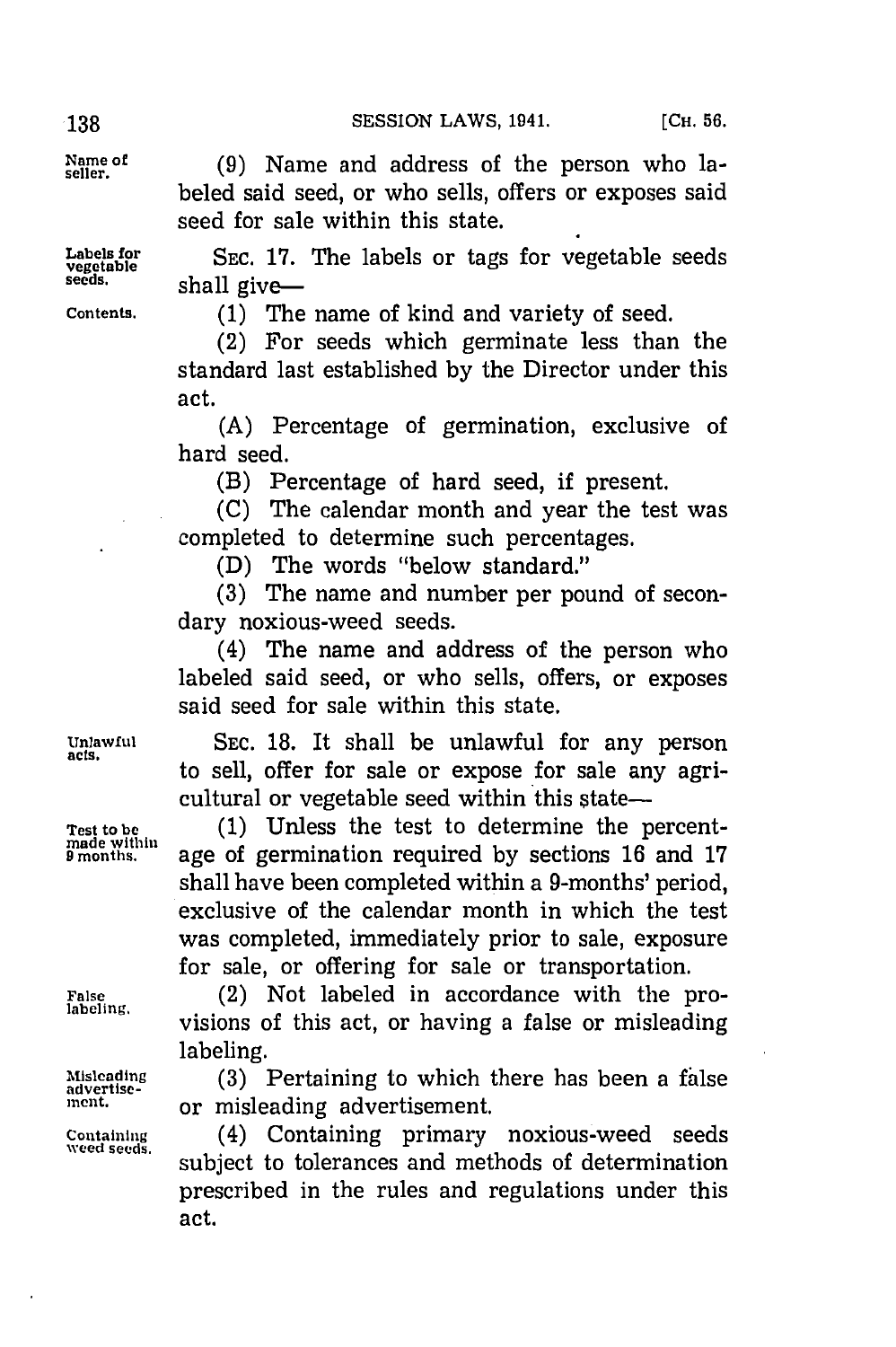SEC. 19. It shall be unlawful for any person Unlawful within this state-

**(1)** To detach, alter, deface, or destroy any **To alter or detach label,** label provided for in this act, or the rules and regulations made and promulgated thereunder, or to alter or substitute seed, in a manner that may defeat the purposes of this act.

(2) To disseminate any false or misleading ad- **Misleading** vertisement concerning agricultural or vegetable seed in any manner or **by** any means.

**(3)** To hinder or obstruct in any way any au- **To hin~der** thorized person in the performance of his duties under this act.

(4) To fail to comply with a "stop-sale" order. Stop-sale

**SEC.** 20. (a) The provisions of sections **15** to **Exceptions.** 19, inclusive, do not apply-

**(1)** To seed or grain not intended for sowing purposes.

(2) To seed in storage, in, or consigned to, a seed cleaning or processing establishment for cleaning or processing: *Provided,* That any labeling or other representation which may be made with respect to the unclean seed shall be subject to this act.

**SEC.** 21. No person shall be subject to the penalties of this act, for having sold, offered or exposed for sale in this state any agricultural or vegetable **Person not**<br>liable who seeds, which were incorrectly labeled or misrepre-<br> **EXECUTE: EXECUTE: EXECUTE: EXECUTE: EXECUTE: EXECUTE:** sented as to kind, variety, type or origin of seeds **tios** which cannot be identified **by** examination thereof, if he has obtained and does produce for inspection an invoice or a declaration from a seller or grower within the jurisdiction of the courts of this state, giving kind, or kind and variety, or kind and type, and origin, if required, and if he has taken such other precautions as may be necessary to insure the identity to be that stated.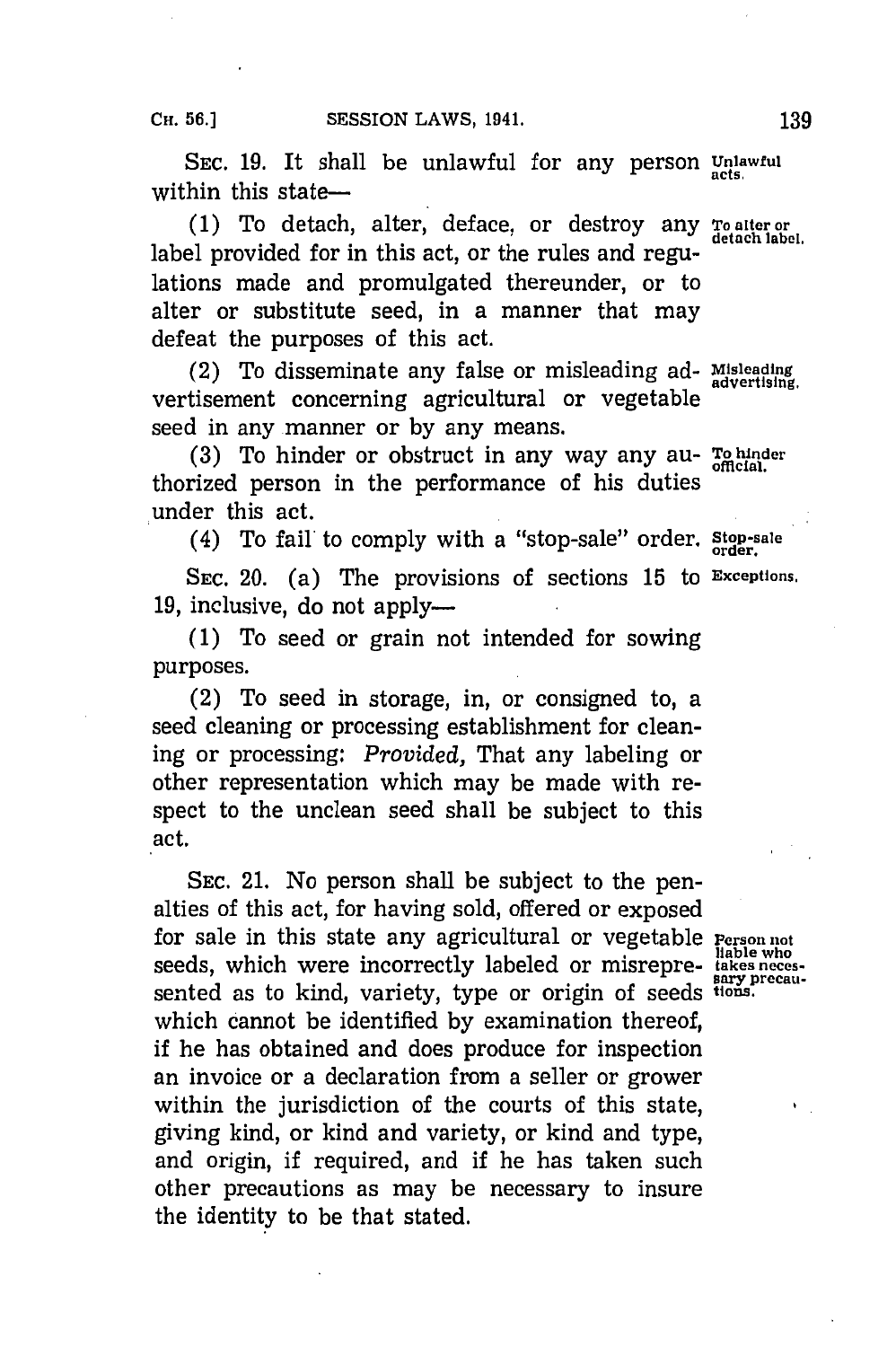## 140 **SESSION LAWS, 1041. [Cui. 56.**

**Screenings**

Screenings SEC. 22. All screenings and other materials re-<br>
destroyed. moved in the algoring or processing of agricultural moved in the cleaning or processing of agricultural, turf and vegetable seeds which shall contain noxious-weed seeds as defined in sections **10** and **11** of this act are hereby declared to be a menace to agriculture, and **by** agreement with the owner may **Screenings** be destroyed. If said screenings and other materials **not to be fed or sold,** containing noxious-weed seeds are not so destroyed, it shall be unlawful to sell, offer or expose for sale, or to give away or use said screenings or other materials for planting or for feeding purposes in Washington: *Provided, however,* That said screenings **Screenings** and other materials may be ground or treated in a **if treated.** manner or **by** a method, approved **by** the Director, that will destroy the viability of all noxious-weed seeds contained therein to the fullest extent practicable and to the degree that farm lands cannot be reinfested **by** feeding said screenings to farm animals, and after such grinding or treatment shall have been done the said ground or treated screenings and other materials may be sold, offered or exposed for sale or may be used for feeding purposes in Washington.

Screenings SEC. 23. Screenings and other materials con-<br>maybe upon toining portious wood soods and not ground on may be **been the contract of the set of the set of the set of the materials contract of the set of the materials<br>
moved upon<br>
permit. <b>and** not ground o treated may be moved under permit issued **by** the Director in accordance with rules and regulations established **by** the Director, to the farm of the owner or to another cleaning or processing plant for further cleaning and/or processing: *Provided, however,* That before any such screenings not so ground or treated may be removed to any place in **in transit** Washington, erycnaerosuhscreenings **tbe** labeledevrcotieofsh **noxious,** shall be labeled, "Screenings containing noxiousweed seeds. Unfit for planting or feeding purposes in Washington" in accordance with rules and regulations to be established **by** the Director.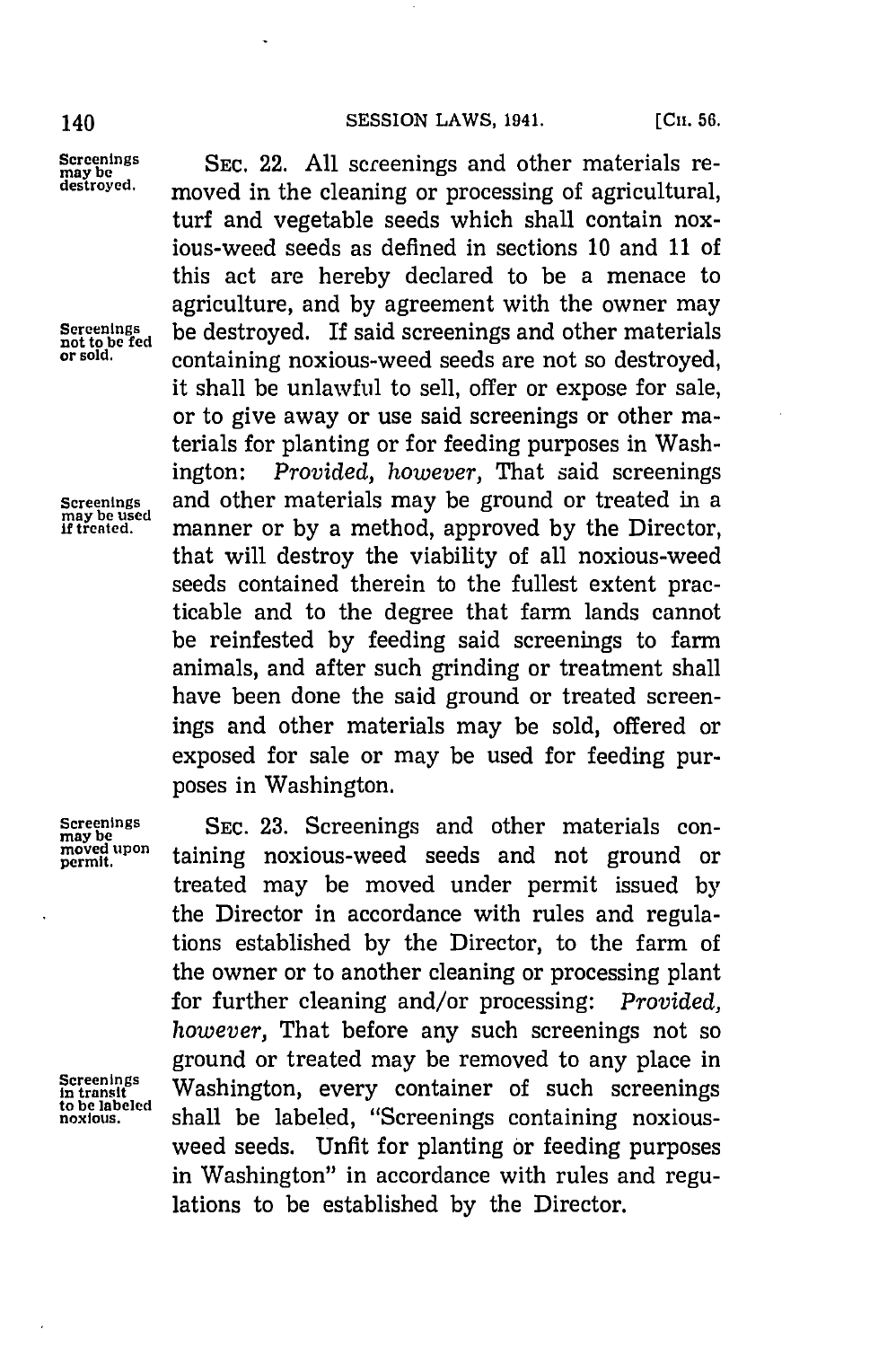SEC. 24. It shall be the duty of the Director to **Duties of the** correct of the correct of the and *Agriculture*. enforce and carry out the provisions of the act and to sample, inspect, make analysis of, and test agricultural and vegetable seeds transported, sold, **Seed tested.** offered or exposed for sale within this state for sowing purposes, at such time and place and to such extent as he may deem necessary to determine whether said agricultural or vegetable seeds are in compliance with the provisions of this act, and to notify promptly the person who transported, sold, **Notify** person of offered or exposed the seed for sale, of any violation violation. of this act or the rules and regulations issued under it.

**SEC. 25.** The Director shall adopt and publish **Shall adopt ofand publish** rules and regulations governing the methods **ofrules.** sampling, inspecting, analyzing, testing, and examining agricultural and vegetable seed, and the Methods of tolerances to be followed in the administration of this act, which insofar as local conditions permit, shall be in general accord with officially prescribed practice in interstate commerce, and such other rules and regulations as may be necessary to secure the efficient enforcement of this act.

**SEC. 26.** For the purpose of carrying out the **Authority.** provisions of this act, the Director is authorized-

**(1)** To enter upon any public or private prem- **To enter and** ises during regular business hours in order to have **the unital department** access to seeds subject to the act and the rules and regulations thereunder.

(2) To issue and enforce a written or printed **To issue** stop-sale order to the owner or custodian of any lot of agricultural or vegetable seed which the Director finds or has reason to suspect is in violation of any of the provisions of this act, which stop-sale order shall prohibit further sale of such seed until such officer has evidence that the law has been complied with. No stop-sale order shall be issued or attached to any lot of seed without first giving the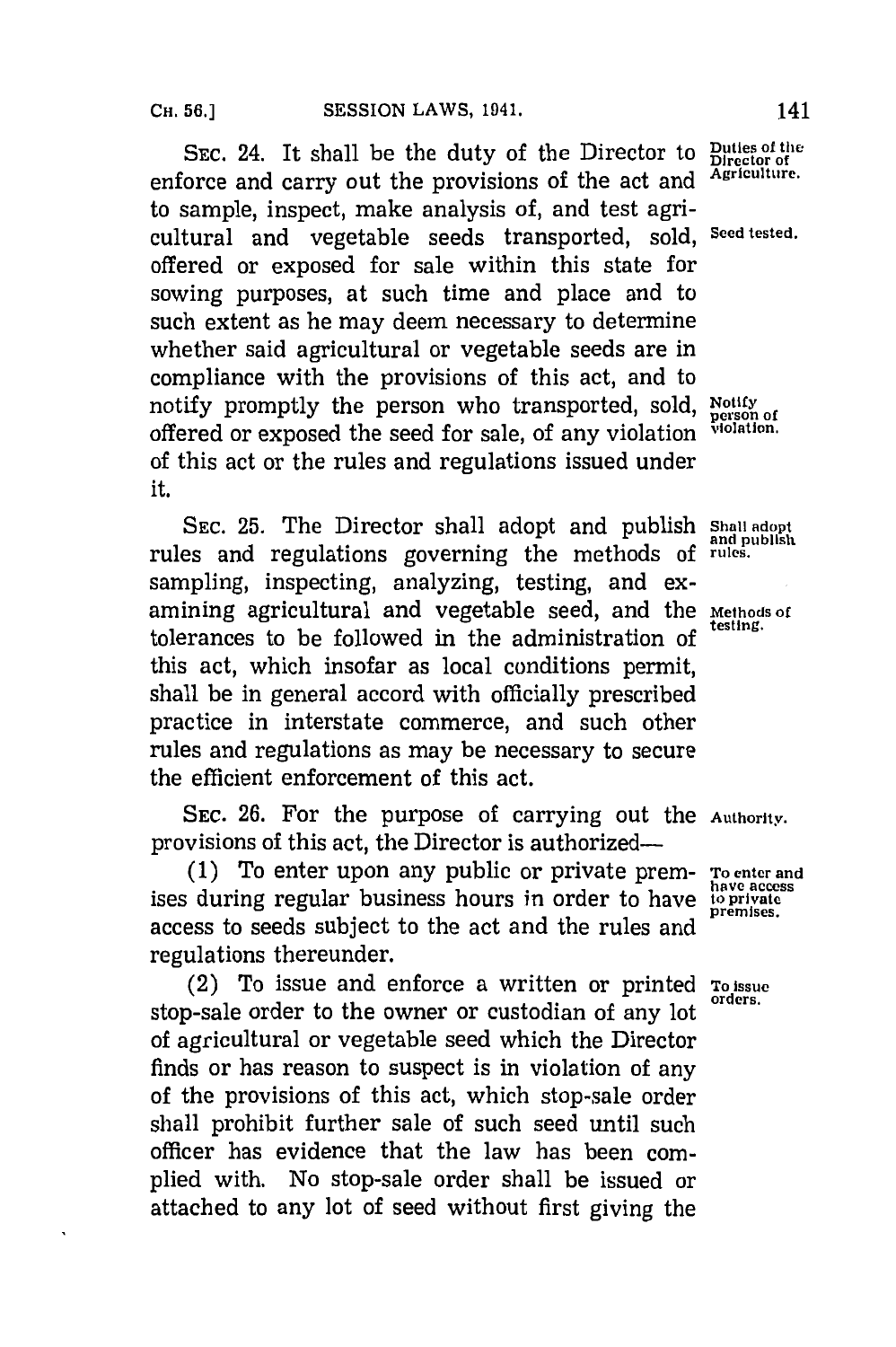Owner to **owner or custodian of such seed an opportunity** the **have oppor-** to comply with the law or to withdraw the seed comply. from sale. In respect to seeds which have been denied sale as provided in this paragraph, the owner or custodian of such seeds shall have the right to **OWNET MAY ONEXELLE SUPPER THE APPEAR APPEAR APPEAR APPEAR APPEAR APPEAR APPEAR APPEAR APPEAR APPEAR APPEAR APPEAR APPEAR APPEAR APPEAR APPEAR APPEAR APPEAR APPEAR APPEAR APPEAR APPEAR APPEAR APPEAR APPEAR APPEAR APPEAR appeal,** jurisdiction, praying for a judgment as to the justification of said order and for the discharge of such seed from the order prohibiting the sale in accordance with the findings of the court. The provisions of this paragraph shall not be construed as limiting the right of the enforcement officer to proceed as authorized **by** other sections of this act.

**Maintain SEC. 27.** The Director is authorized (a) to es- **testin facililtes.** tablish and maintain or make provision for seed testing facilities, to employ qualified persons, and to incur such expenses as may be necessary to comply with these provisions; and

**Fix and (b)** to make or provide for making purity and **collect charges for** germination tests of seeds for farmers and dealers on request; to prescribe rules and regulations governing such testing; and to fix and collect charges for the tests made and pay the same to the Director of Agriculture; and

> **(c)** to cooperate with the United States Department of Agriculture in seed law enforcement.

Any person SEC. 28. Any citizen or firm of this state shall samples for have the privilege of submitting to the Director have the privilege of submitting to the Director of Agriculture, samples of agricultural and vegetable seeds for purity analyses and germination tests subject to such rules and regulations as may be adopted **by** said Director of Agriculture: *Provided,* That the Director of Agriculture may **by** such regulations fix the maximum number of samples that may be tested free of charge for any one person in any one period of time and fix charges for testing samples submitted in excess of those tested free of charge.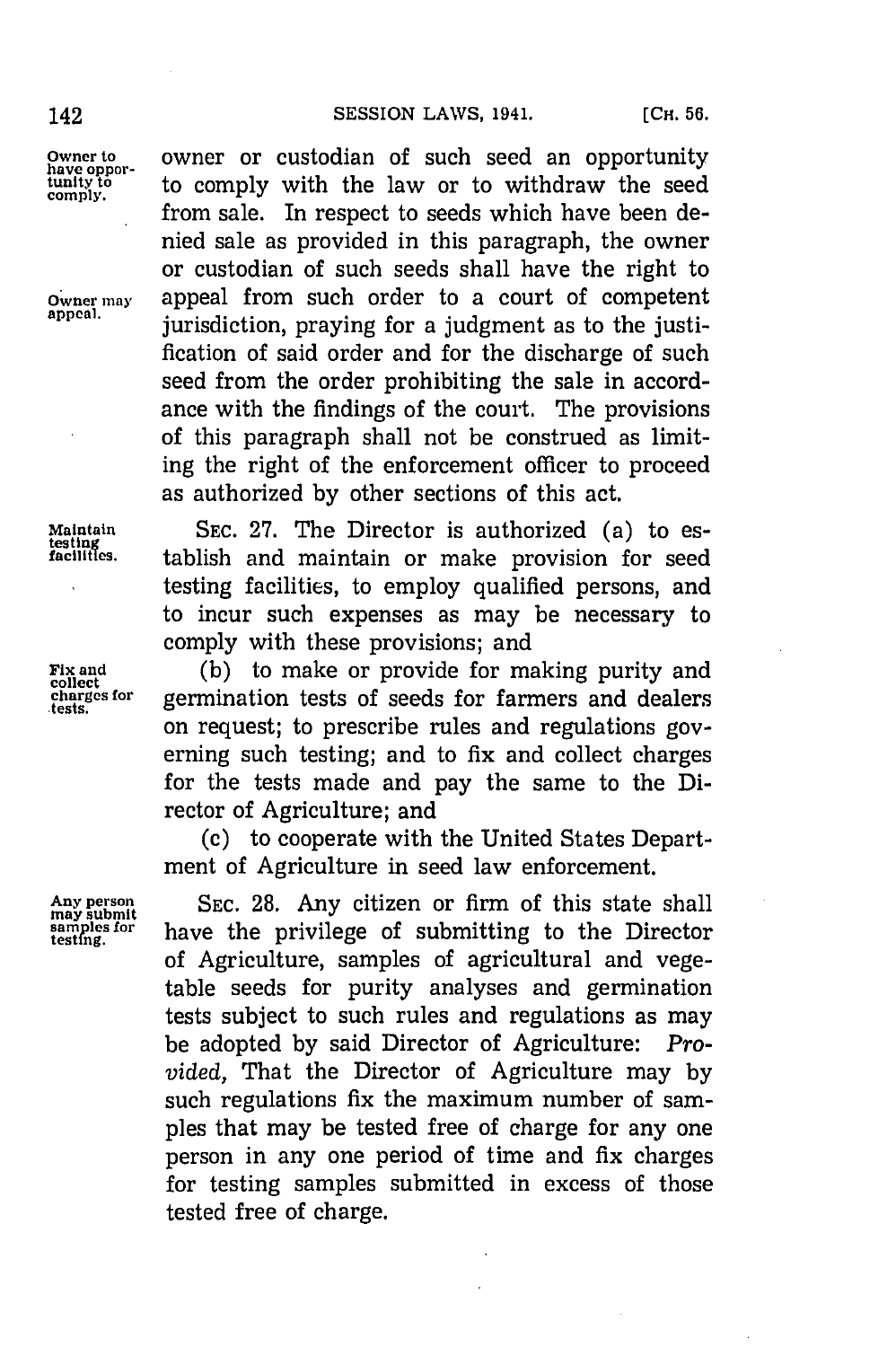SEC. 29. Any lot of agricultural or vegetable Unlawful seed not in compliance with the provisions of this **be selzed**. act shall be subject to seizure on complaint of the Director of Agriculture to a court of competent jurisdiction in the area in which the seed is located. In the event that the court finds the seed to be in such violation of the act and orders the condemnation of said seed, it shall be denatured, processed, destroyed, relabeled, or otherwise disposed of in compliance with the laws of this state: *Provided*, **Owner to** have oppor-That in no instance shall such disposition of said **tunity to .comply.** seed be ordered **by** the court without first having given the claimant an opportunity to apply to the court for the release of said seed or permission to process or relabel it to bring it into compliance with the act.

SEC. 30. Every violation of the provisions of Penaltyfor this act shall be deemed a misdemeanor punishable **by** a fine not exceeding one hundred dollars **(\$100)** for the first offense and not exceeding two hundred Subsequent fifty dollars **(\$250)** for each subsequent similar offense.

SEc. **31.** When the Director shall find that any **Director may institute** person has violated any of the provisions of this **actiom.** act, he or his duly authorized agent or agents may institute proceedings in the court of competent jurisdiction in the area in which the violation occurred, to have such person convicted therefor; or the Director may file with the Attorney General, **Attorney** with the view of prosecution, such evidence as may  $\frac{\text{max}}{\text{sent}}$ . be deemed necessary. No prosecution under this act shall be instituted without first having given **owner to** the defendant an opportunity to appear before the Director or his duly authorized agent to introduce action. evidence either in person or **by** agent or attorney at a private hearing. If, after such hearing, or without such hearing in case the defendant or his agent or attorney fails or refuses to appear, the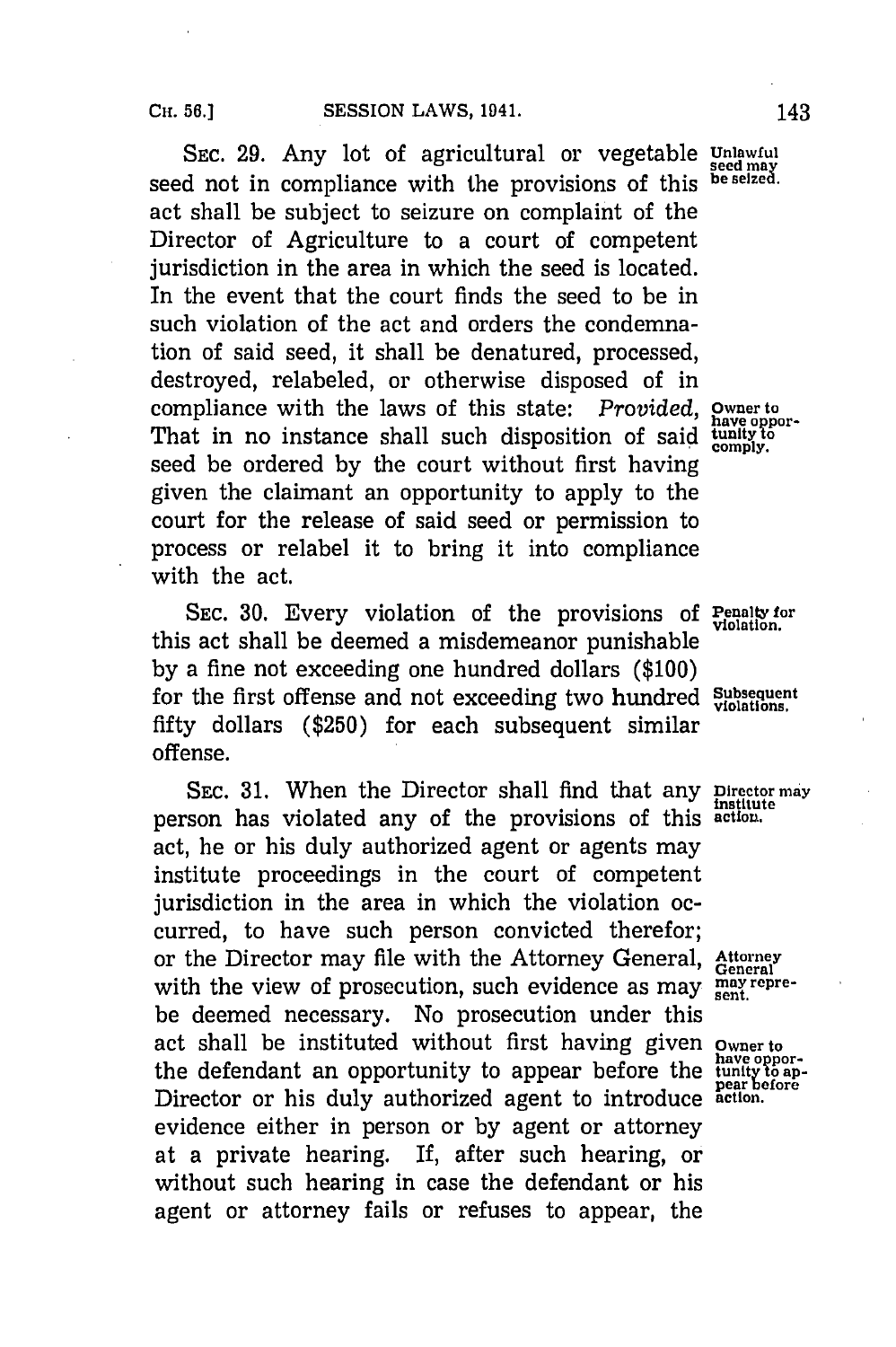Director is of the opinion that the evidence warrants prosecution, he shall proceed as herein provided.

**Duty of SEC. 32.** It shall be the duty of the Prosecuting **Prosecuting Attorney or** Attorney or the Attorney General, as the case may General. be, to institute proceedings at once against the person charged with a violation of this act if in his judgment the information submitted warrants such action.

**Director may SEC. 33.** After judgment **by** the court in any **publishl evidence,** case arising under this act, the Director shall publish any information pertinent to the issuance of the judgment **by** the court in such media as he may designate from time to time.

**Dealers to SEC.** 34. It shall be unlawful for any person, **obtain license,** firm or corporation to engage in, conduct, or carry on the business of selling, dealing in or importing into this state for sale or distribution any agricultural or vegetable seeds, without first having obtained from the Director of Agriculture and having in force a license so to do. **A** separate license shall be obtained for each regular place of business. The **License fee,** license fee for each place of business shall be ten dollars **(\$10).**

**Exception, SEC. 35.** No license shall be required from merchants selling only seeds in sealed packages of eight **(8)** ounces or less and which have been packed and sealed **by** seedsmen licensed **by** the Director when the package bears the name and address of the licensee. **All** licenses shall bear the date of issue and shall expire on the thirty-first day of December next following the date of issue. The Director may publish from time to time, in bulletins or reports, a list of those licensed under this act.

**Director to SEC.** 36. The Director of the power and it shall be his duty to adopt, promulgate and enforce rules and regulations for the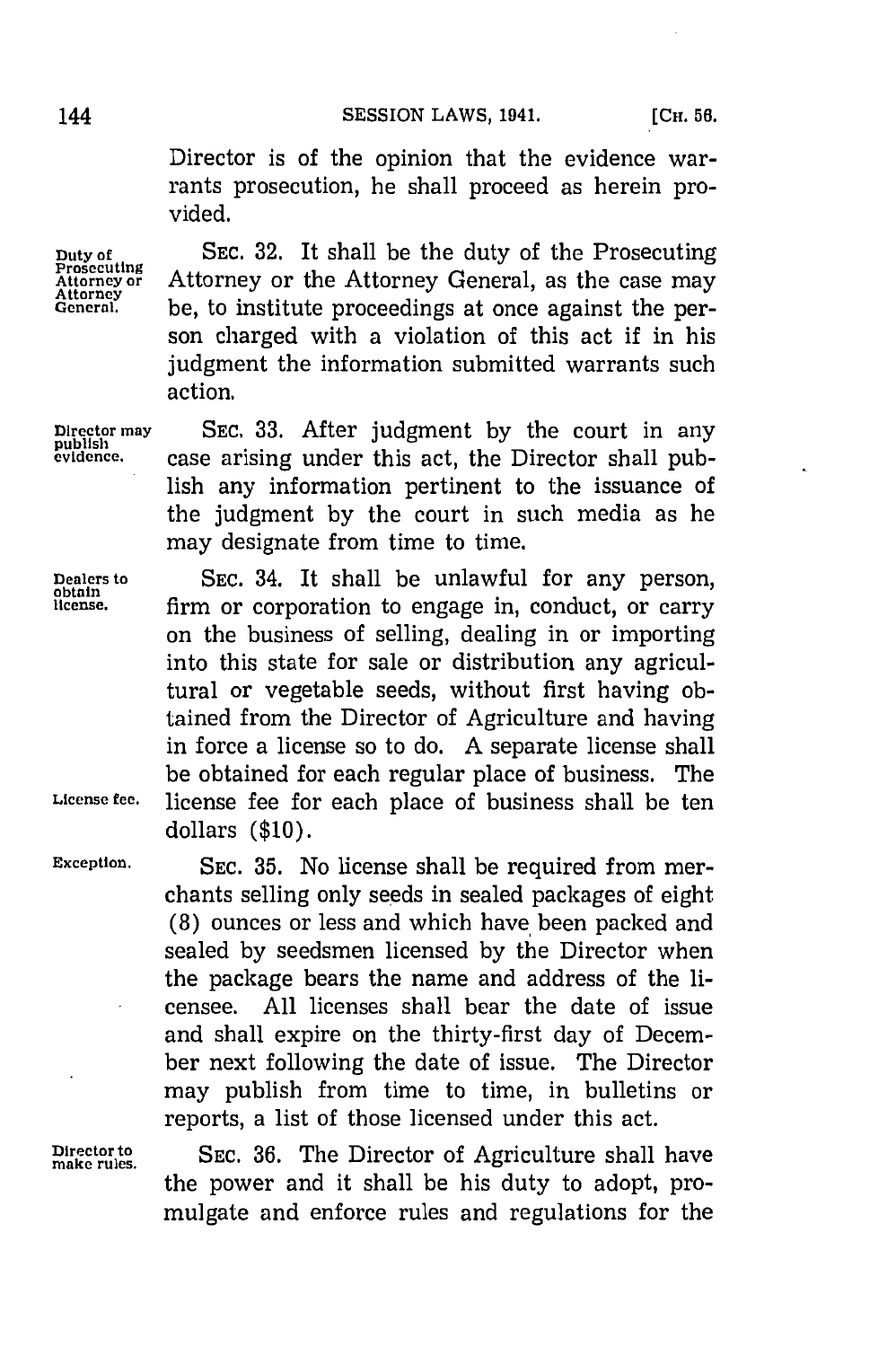inspection, grading and certification of growing crops of agricultural or vegetable seed grown in this state, and to inspect, grade and certify the same a), the request of the grower, and to fix and collect fees for such inspection, grading and certification, and to pay the same into the state treasury.

**SEC. 37.** It shall be unlawful for any person, **Unlawful** firm or corporation to represent by certificate, advertisement, placard, label or brand, or **by** any means of description, real or implied, any agricultural or vegetable seed to be "certified" or "certified seed" unless and until such seed shall have been duly inspected, graded and certified **by** the Director of Agriculture, or his authorized representatives, in accordance with the rules and regulations adopted and promulgated **by** the Director of Agriculture under the provisions of this act; and it shall be unlawful to offer or expose for sale agricultural or vegetable seed with a tag or tags blue in color and similar in size to the official state certification tag which could in any way be mistaken for an official tag: *Provided, however,* That agricultural or vegetable seed imported into this state which has been inspected and certified **by** the proper authorities of the state from which such **Imported** seed is exported under a law of that state providing for the inspection and certification of seed, may be designated **by** the official certification tag of the state of origin when sold or offered for sale in this state as certified seed, provided such seed complies with the rules and regulations adopted and promulgated **by** the Director of Agriculture of this state.

SEC. 38. All moneys collected under the pro- Monies colvisions of this act shall be paid into the state treas- for expenses. ury and shall be expended exclusively for necessary expenses under this act.

**seed to corn-**